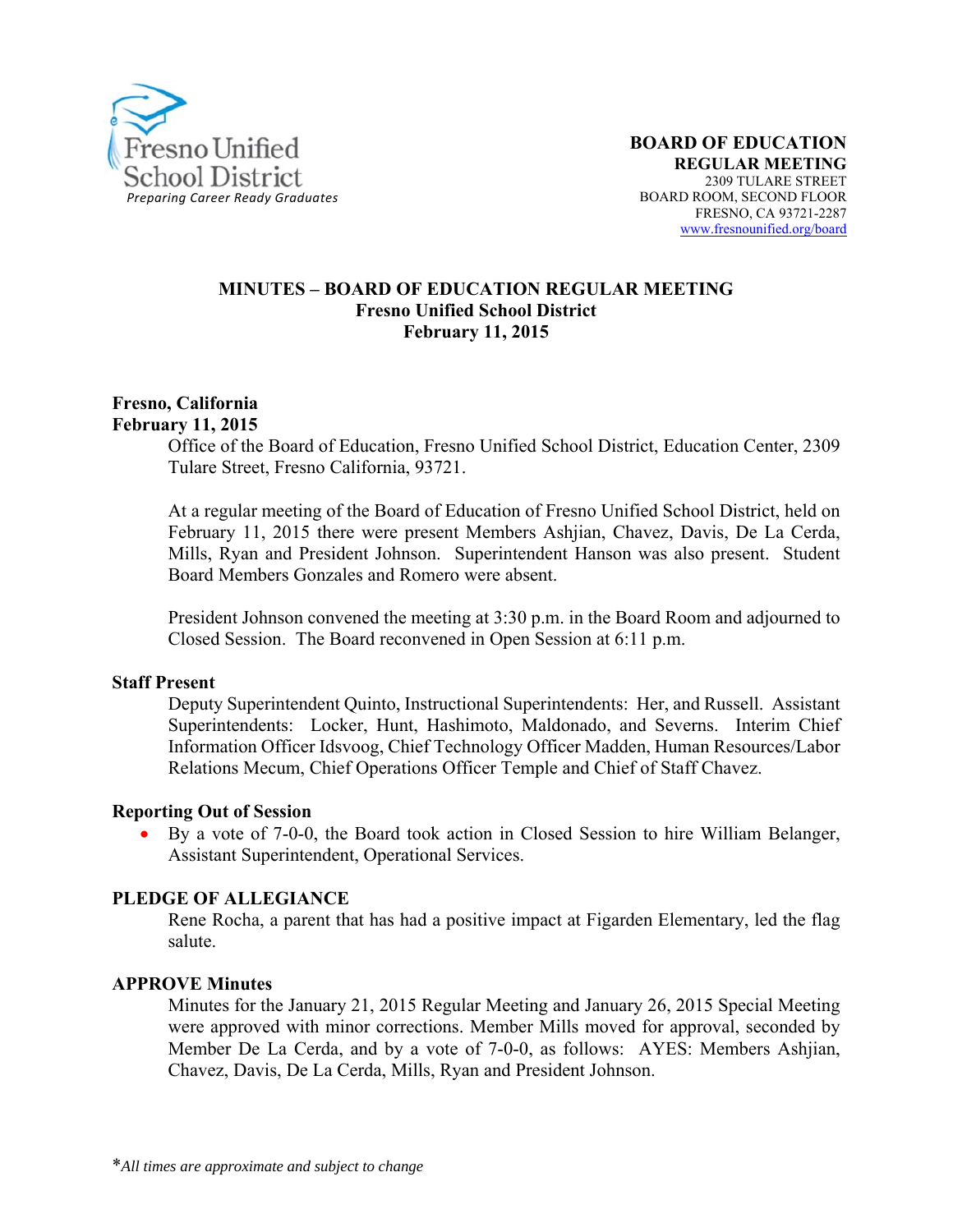# **HEAR Reports from Student Board Representatives**

Student Board Representative Rafael Flores provided comments/reports from the Student Advisory Board Representative meeting hosted by Edison High School with Board Members Mills and Davis present. Student Board Representative Rafael Flores acknowledged the student ambassadors from Edison Computech Middle School.

**Member Mills – Thank you for hosting. We do appreciate the student voice.** 

**Member Davis** – Thank you Ms. Perez for hosting the meeting. Very gratifying to have Juanita Stevens there to see the great work our students are doing with the Human Element**. Member Ashjian** – Great job presenting. Your parents should be very proud.

# **HEAR Report from Superintendent**

*Black History Month -* Across the county the month of February is designated for celebrating and emphasizing the history and achievements of African-Americans throughout our rich history. The accomplishments made by African-Americans in our county are widespread. Fresno Unified is dedicated in making sure our students receive a fair and complete understanding of all cultures.

*Kings Canyon Middle School* – Our first "School to Watch" celebration. Is among 66 schools deemed "School to Watch" which puts them in the top 400 out of 25,000 in the U.S. Great work and congratulations.

*Excellence in Education Awards* – Tomorrow night we will be recognizing 43 district employees. To celebrate and honor individuals who have given so much of their time and energy to Fresno Unified. The winners of tomorrow night's award ceremony will advance to the County Educator of the year award competition.

*Strategic Budget Development Discussion* – We will be making our first recommendation to the Board of Education. Although we will be receiving additional money from LCFF we do have obligations to our pensions. That needs to be understood when we think about our budget position and how that necessarily is going to reflect when we try to do more building and more bond. Will be providing an additional meeting for LCAP at McLane High School, February 19 at 6:00 p.m.

On a motion by Member Davis, seconded by Member Mills, the consent agenda, exclusive of agenda items: A-3, A-4, and A-6 which were pulled for further discussion, was approved on a roll call vote of 7-0-0 as follows: AYES: Members Ashjian, Chavez, Davis, De La Cerda, Mills, Ryan, President Johnson.

# **A. CONSENT AGENDA**

## **A-1, APPROVE Personnel List APPROVED, as recommended** the Personnel List, Appendix A, as submitted.

**A-2, ADOPT Findings of Fact and Recommendations of District Administrative Board ADOPTED, as recommended** the Findings of Fact and Recommendations of District Administrative Panels resulting from hearings on expulsion and readmittance cases conducted during the period since the January 21, 2015, Regular Board meeting.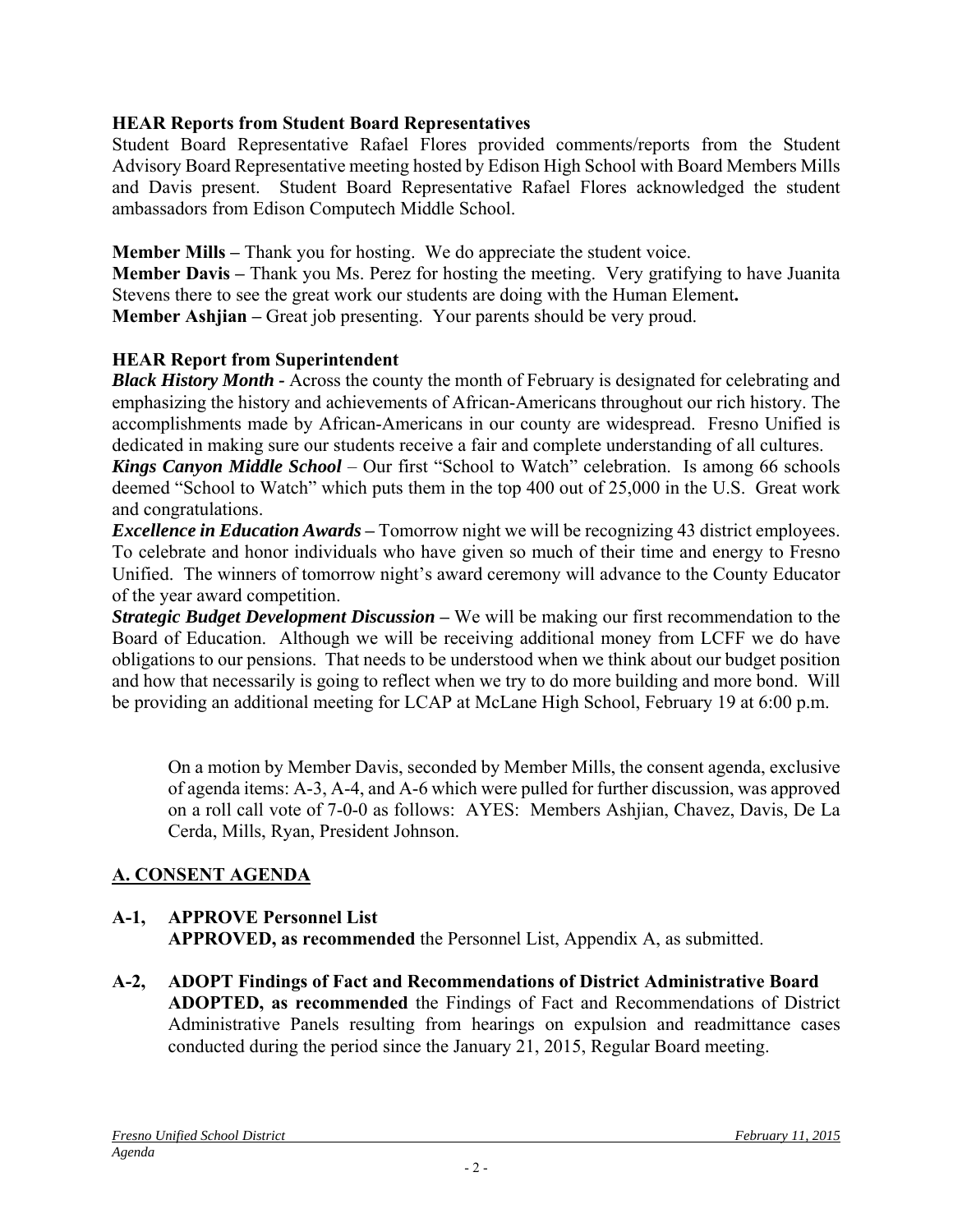# **A-3, APPROVE Funding Support For Fresno First Steps Home Organization**

**APPROVED, as recommended** Included in the Board binders is information on the Fresno First Steps Home (FFSH) organization. This organization provides housing and supportive services for chronically homeless families. Collaboration with FFSH will provide additional support to the homeless students within our district.

**Member Chavez** – Can you provide an overview on the service delivery model and what the services look like for our students?

**Ambra Dorsey –** We are actually fortunate to have a representative from Fresno First Steps Home. This is our second year partnering. We have approximately 1,100 homeless students and their families will be benefited.

**Cary Catalano –** Today was a big milestone for us**.** We opened up our One Stop Center. Primarily, over the last five years since we have started this collaborative effort with the Continue of Care we have helped place over 600 individuals and reunited families that have lost their children based off of being homeless. It has been very successful. We work very closely with Fresno Unified School District, all the schools and all the hospitals. We are very thrilled that Fresno Unified participates in this effort.

**Member Chavez –** Does our district assess our students and then refer them or do they do the wrap around services?

**Ambra Dorsey –** Currently in our Project Access unit, which is under the Department of Prevention and Intervention, we have four social workers working specifically with foster and homeless and we also have two community school liaisons. As we identify students we reach out to our partners and they help us. It's a valuable partnership.

**Member Chavez** – How many students are we serving?

**Ambra Dorsey –** We can communicate that in a board communication.

**Member Chavez –** Great collaborative effort.

Member Chavez moved for approval, seconded by Member Davis, which carried a vote of 7-0-0, as follows: AYES: Ashjian, Chavez, Davis, De La Cerda, Mills, Ryan and President Johnson.

## **A-4, APPROVE Independent Contractor Services Agreements with Therapy Travelers and Staff Rehab**

**APPROVED, as recommended** two Independent Contractor Services Agreements as required by Individualized Education Programs (IEPs). The term of each agreement will commence on February 17, 2015 and will end on June 30, 2015. The Superintendent recommends approval. Fiscal Impact: Sufficient funds in the amount of \$148,024 are available in the Special Education budget.

**Member Ashijan** – Can we get a bit of clarity on this item?

**Cheryl Hunt –** Our role is to ensure we have service providers for our students to meet their SLP needs, on the onset of each school year we have anywhere from 2-3 contracts that we bring forward to ensure all of our service needs are met. Unfortunately, even with our pre-planning with our contracts, some of our contract providers are unable to fulfill their contract as noted and in this case, that is what took place. We are constantly working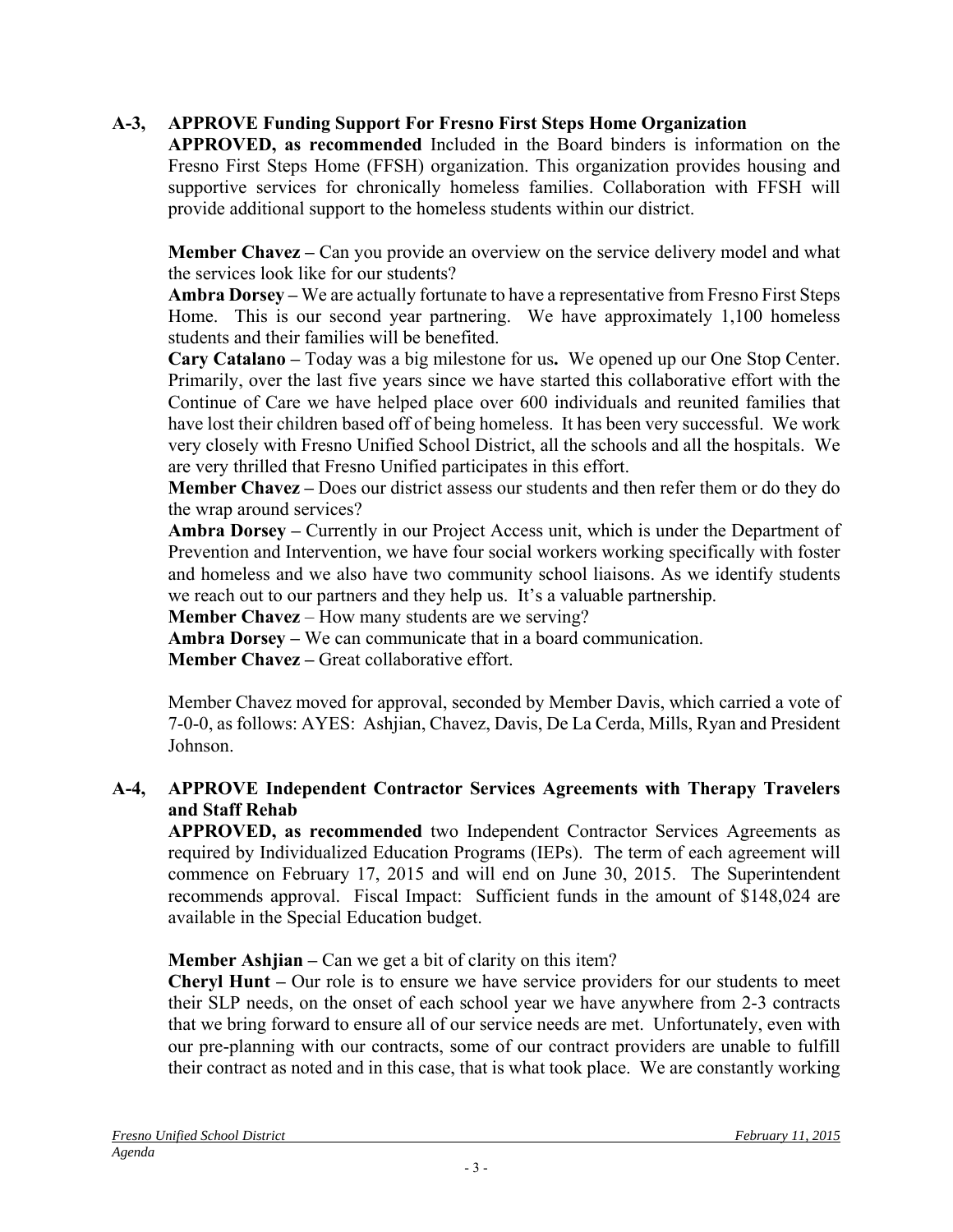with different vendors to offer those services and in this case, we are reallocating the approved dollars from August to two new contracts.

**Member Ashjian –** I just want to thank you for doing that because that is a big deal. Last month before this board we thought we had a short fall or could have possibly been a short fall. The expediency that the board and the Superintendent moved this deficit was lighting fast. I want to thank you for all the hard work considering the students who need these services and then adding the dollars and the proper teachers to this, thank you.

Member Ashjian moved for approval, seconded by Member Mills, which carried a vote of 7-0-0, as follows: AYES: Ashjian, Chavez, Davis, De La Cerda, Mills, Ryan and President Johnson.

## **A-5, APPROVE Itinerary Changes for an Out-of-Country Field Trip for Fresno High School**

**APPROVED, as recommended** a matrix and revised itinerary with specific details for an out-of-country field trip involving students from Fresno High School. This field trip was approved as Agenda Item A-6 at the November 20, 2013, Board meeting. Changes to the approved itinerary were requested by the tour company.

# **A-6, APPROVE Award of Bid 15-10, McLane High School Site Improvements**

**APPROVED, as recommended** Bid 15-10 for upgrades to the Cedar/Clinton parking lot and Cedar pedestrian entry at McLane High School. The project includes improvements to the main entrance with decorative concrete, a planter box, and benches to match those on the quad, and installation of irrigation and low water-use trees throughout the main parking lot. The request for bid was lawfully advertised on December 10, 2014. Notifications were sent to seventy-two (72) vendors and four (4) construction trade publications, and the district received ten (10) responses:

Staff recommends award to the lowest responsive, responsible bidder:

Clean Cut Landscape (Clovis, California) \$270,908

**Member De La Cerda** – First of all I would like to say thank you to Ms. Temple and Mr. Friesen for meeting with myself, Member Chavez, and Member Ashjian. I am excited with what I see being presented with the parking lot and the front entrance at McLane. Wanted to say thank you for your time and thank you for giving us that tour and the information that you shared with us.

**Karin Temple** – Thank you. We are very excited to move this project forward.

Member De La Cerda moved for approval, seconded by Member Mills, which carried a vote of 7-0-0, as follows: AYES: Ashjian, Chavez, Davis, De La Cerda, Mills, Ryan and President Johnson.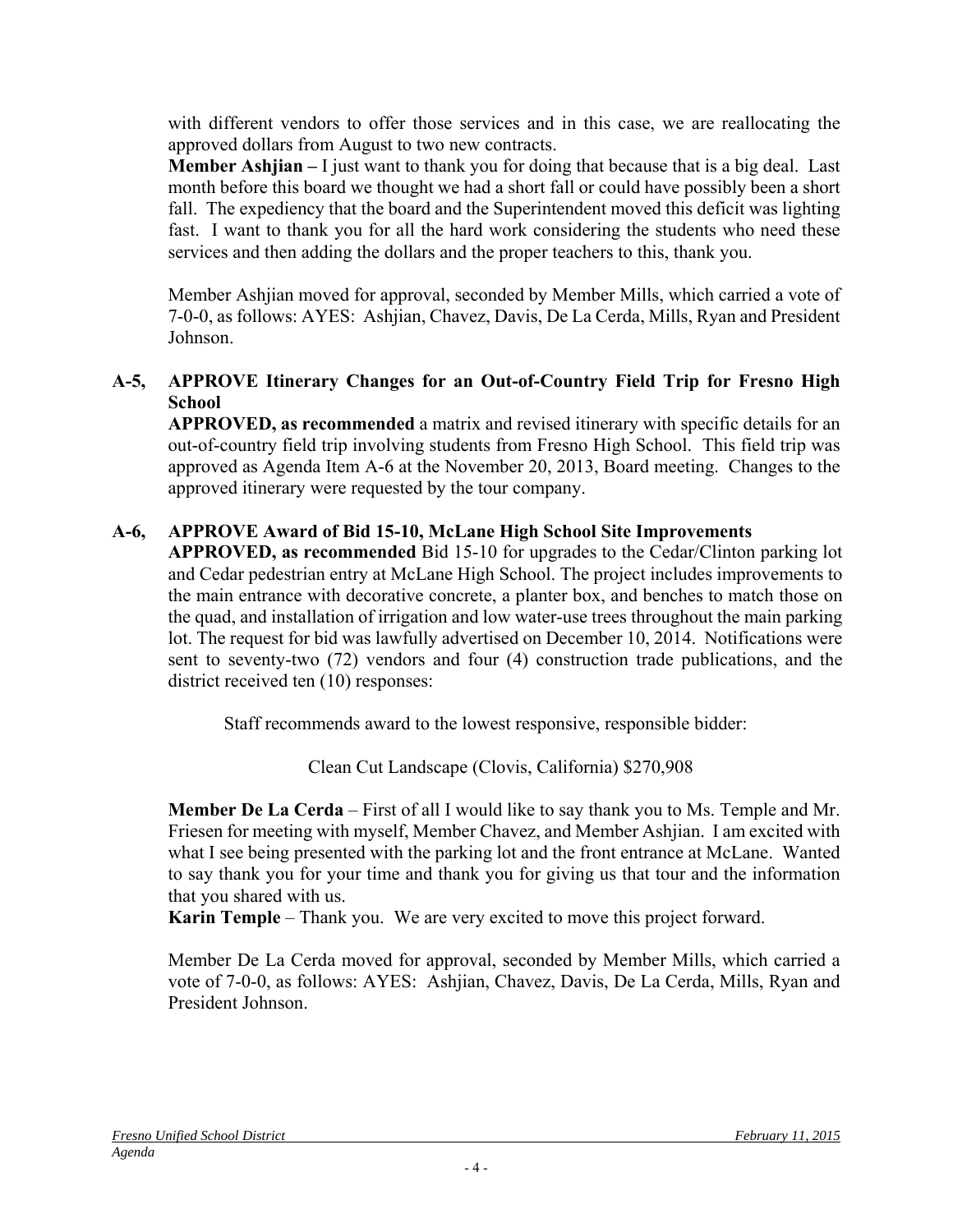# **A-7, DENY Claim #14-0919-0284**

**DENIED, as recommended** a Claim for Damages on Minor, case #14-0919-0284. The Superintendent recommends that the Claim be denied and the matter referred to the district's Director of Benefits and Risk Management for further handling.

### **A-8, DENY Claim #14-1025-0312**

**DENIED, as recommended** a Claim for Damages on Nora Flores, case #14-1025-0312. The Superintendent recommends that the Claim be denied and the matter referred to the district's Director of Benefits and Risk Management for further handling.

### **A-9, RATIFY Purchase Orders from November 1, 2014 through November 30, 2014**

**RATIFIED, as recommended** a list of Purchase Orders for \$10,000 or more submitted for ratification by the Board. Purchase Orders/contracts that are required by law to be competitively bid will be submitted as separate agenda items. Beginning on page ten (10) is a list of Purchase Orders issued from November 1, 2014 through November 30, 2014. These Purchase Orders were previously authorized and awarded by the Board. The Purchase Orders are submitted for information only and are not included for ratification.

## **END OF CONSENT AGENDA (ROLL CALL VOTE)**

## **UNSCHEDULED ORAL COMMUNICATIONS**

**Tish Rice –** Spoke about when the district will disclose the next 20 designated elementary schools.

### **B. CONFERENCE/DISCUSSION AGENDA**

### **6:00 P.M.**

### **B-10, PRESENT and DISCUSS the 2015/16 Strategic Budget Development**

**PRESENTED and DISCUSSED** At the January 21, 2015 Board of Education meeting, the 2015/16 Governor's Proposed Budget and the District's preliminary strategic budget development was discussed. On February 11, 2015, staff and the Board will continue budget development discussions.

Presentation by Deputy Superintendent Ruth F. Quinto

An opportunity was provided to hear questions/concerns from members of the Board and staff was available to respond.

**Member Mills –** You mentioned QEIA, SIG and other grants that are ending. Are they ending as in the end of this fiscal year June  $30<sup>th</sup>$ ?

**Ruth Quinto** – Yes. SIG actually already ended, but they allowed carry over.

**Member Davis** – With QEIA, SIG and the other grants ending, does that mean we will have to layoff personnel?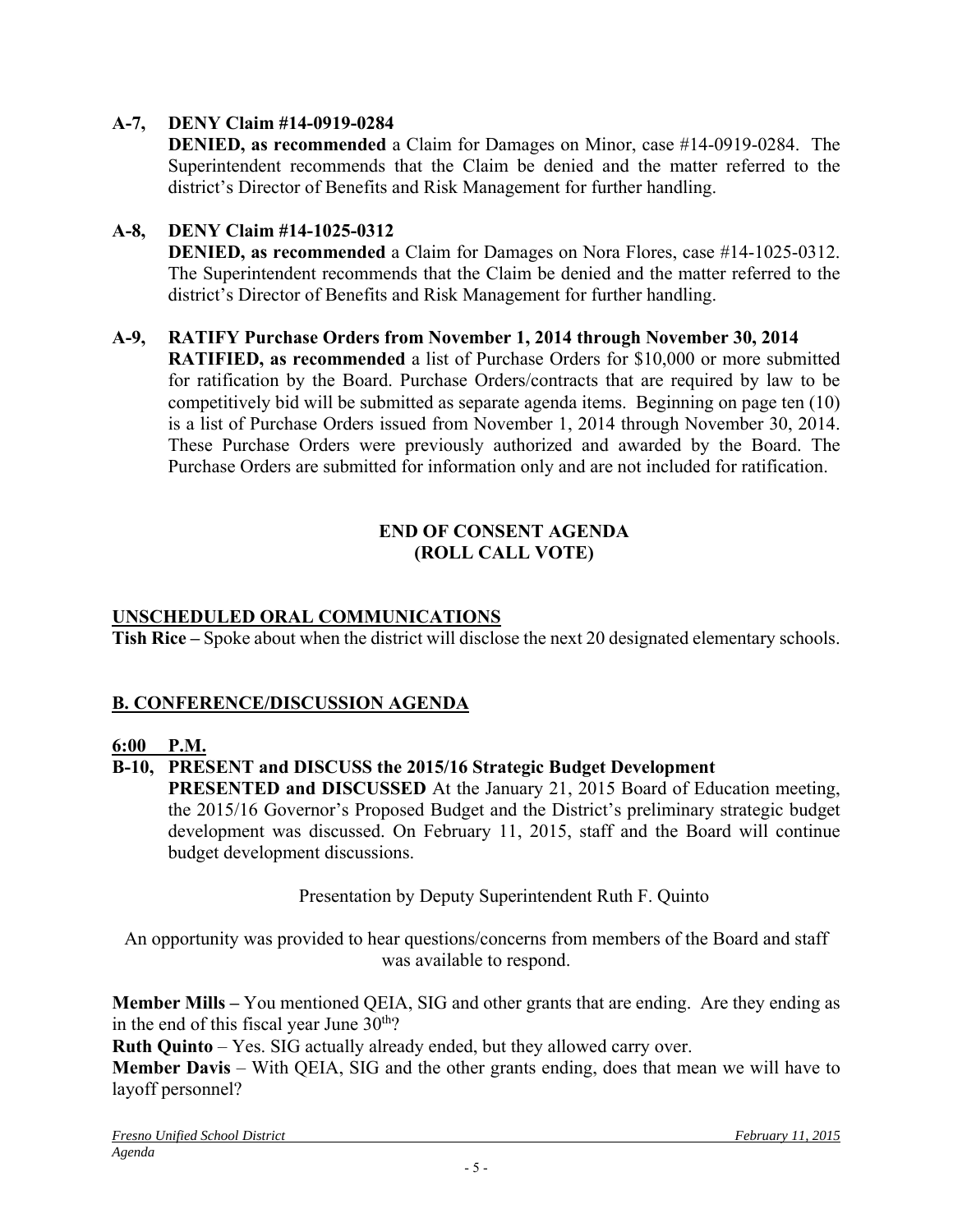**Ruth Quinto –** No, we will not be laying off personnel.

**Member Ryan** – I wanted to make mention, I have been reading that the Governor will probably have some substantial funds available for CTE. I want to make sure that in our budget we are going to have money set aside ready to apply for those matching funds.

**Ruth Quinto –** Yes, and the incentive grant does indicate there would be a matching situation. We absolutely will not let that slip passed us. In fact we just applied for an incentive CTE grant with some business partners that I believe was due last week or the week before. If there is an opportunity we will put up a match for CTE grant.

**Member Ryan** – I just want to make sure we are ready with our proposal and ready to go. I also wanted to mention Social Security and Medicare are in trouble. I want us to be aware that we could be losing some Federal funds in the future. As we budget for the next few years that we are prepared for other cuts in Federal funding.

**Member Mills** – Back to slide 19. I would like to get an updated slide, the one that was given in the board packet shows both categories as employer rates. If I could get just that because this is a very useful slide to have when speaking to the public. My comment on the employee rates is CalPERS. The CalPERS board does periodically increase the amount of employee contributions, and I think there is a strong possibility that at some point prior to 2020 they are going to increase the employee contribution. That obviously does not impact the employer amount. I think there is a strong potential for that to happen. On the STRS slide on 20, I just want to clarify you indicated that under the employee columns, the first column is for those employees hired prior to January 2013 and the second column is for those hired January 2013 or after.

**Ruth Quinto –** Yes, Ms. Canfield just told me the asterisk should be on the left on the 15 percent side. I will get you an update slide as well.

**Member Mills –** Can we get that slide updated to reflect that one column is employees hired prior to a date certain and the next column those hired after that date certain?

**Ruth Quinto –** I will replace PERPRA with the January 1, 2013 date. Thank you that is a great suggestion.

**Member Mills –** Thank you that certainly helps me and that will help any employee who is looking to see how their rates are going to increase. We have had the conversations in the board room before about the significant increase in contributions that this school district is going to have to make to STRS and PERS. We have had the discussions before about how unhappy we are that the State has totally altered their proportionate share among the three entities; the employee, the district and the state. Right now there is nothing we can do about it and I understand we have to plan for it and we do need to communicate this to the public so they understand the reduced amount we have to allocate to programs and the needs in the district. Having said that, if we have \$17 million with which to work in terms of additional funding and allocation, I would like to focus remarks toward that \$17 million. I know we have not finished the final LCAP meeting and I am frankly very interested in getting the report from Ms. Townsend. I have attended at least one of those meetings. I am interested in that input as well as the input from our student meetings. I hope that informs the board's discussion and allocation but I also want to reiterate a couple of points I made previously. One we are a district of 100 schools and we are in the midst of a building campaign and we need to maintain the facilities that we have, many of them aging. We frankly, in my view, do not have adequate monies in the maintenance fund and that needs to be increased. The second thing that I want to raise relates to goal two. We have had concerns raised by the Student Advisory Board about whether or not we were providing funding for clubs sponsors and so forth. I know the district was going to look into how we actually do that. I would like to make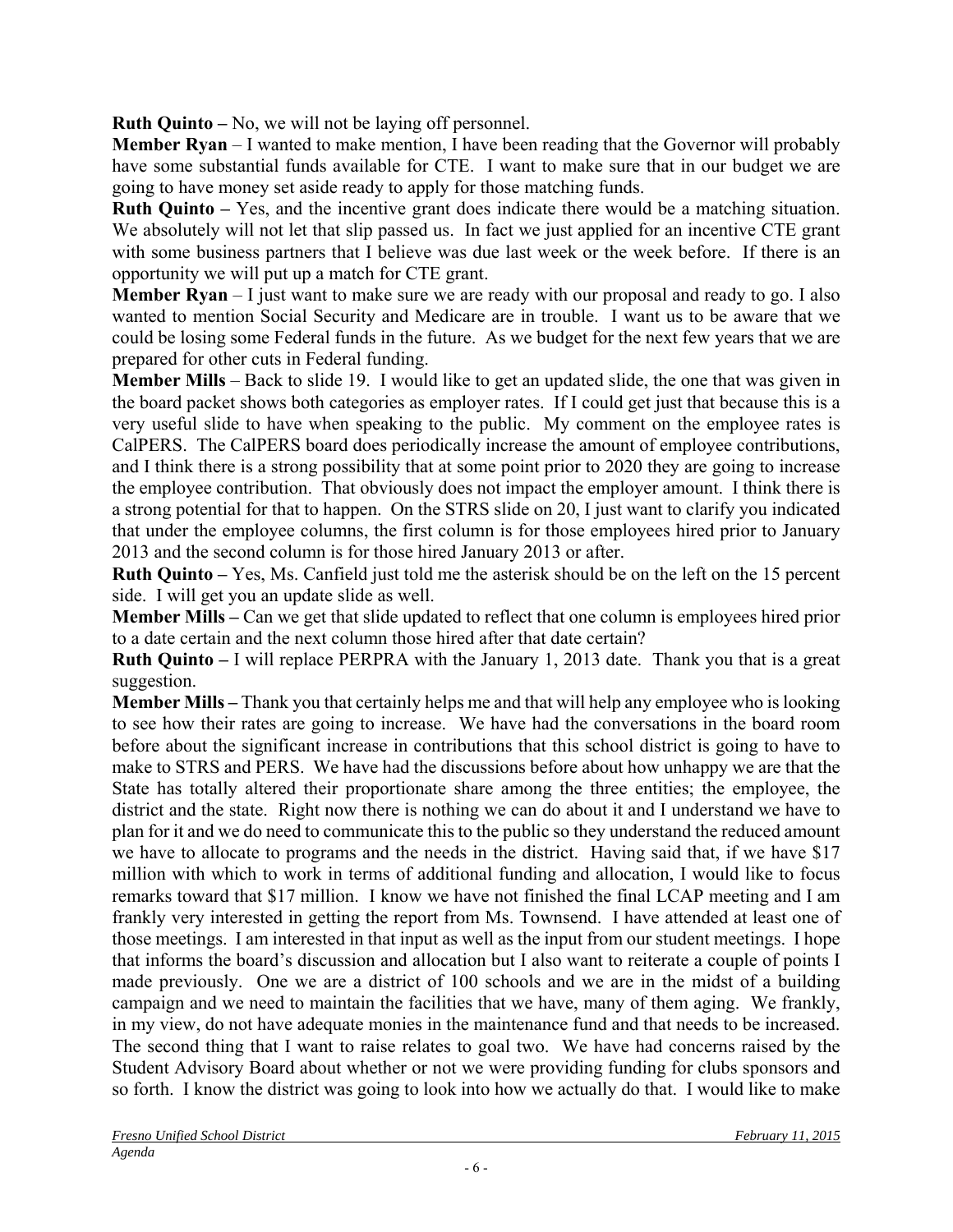sure we get that information before we make any budget decisions. I would like to throw into that mix, JROTC programs. Apparently they are responsible for fundraising for all of their transportation. That is a lot of fundraising when you have large JROTC's with 200 students. I would like us to look into increase funding towards goal two.

**Member Ashjian –** It is \$38 million today, a 78% increase for one of the funds over five years, 130% for another fund in the next five years, so it looks like it is an additional \$30 million come 2020. Is that somewhere close to what you were thinking? \$38 million today and closer to \$68 million come 2020.

**Ruth Quinto –** The total impact from 2013/14 to 2020/21 is \$38 million. We are two-thirds of the way there.

**Member Ashjian –** I was thinking it was \$38 million and then it was 130% increase, or 78% increase above and beyond the \$38 million. So the total increase up until 2020 is \$38 million? Thank you for clarifying.

**Ruth Quinto –** Yes.

**Member Ashjian –** The hit to our balance sheet is going to be \$500 million? Is that going to take our equity position down to \$300 million?

**Ruth Quinto –** I don't have the financial statements with me and your memory is probably better than mine. But that is only the CalSTRS portion. There is a whole other portion that is CalPERS but we don't know yet because their actuarial study is not done yet. So I don't know what the total hit is going to be. It is going to significantly deteriorated. If I am recalling correctly I thought it was going to be wiped out.

**Member Ashjian –** Let just say for round numbers we are somewhere around \$8 million and you are going to take \$5 million. The last I remember eight minus five equals three correct?

**Ruth Quinto** – Yes, but that does not include the PERS.

**Member Ashjian** – Then you add another component and that is bad.

**Ruth Quinto** – The PERS could very well wipe it out to zero.

**Member Ashjian** – We used to be allowed to take 3% to go to a building maintenance fund, and now it's not 3%. It gives us a little more flexibility with capital projects is that correct?

**Ruth Quinto –** The percentage has changed there was more flexibility when the state was in its most significance time of financial trouble but I believe it is going back to 3%. The flexibility that is being offered is instead of spending those resources only on maintenance projects you can save those resources and then spend those on a capital project or multiple capital projects rather than spend them on maintenance.

**Member Ashjian** – The board communication that we received got says differently.

**Ruth Quinto** – Perhaps I am remembering it wrong. We will go back and clarify that for you and the entire board.

**Member Ryan** – It is my understanding that STRS and PERS are basing all of these numbers on an average increase of 7.5% for their funds to earn that much. It is pretty much agreed by financial experts that it is unrealistic to expect STRS and PERS funds will gain 7.5% per year on average for the next few years. This whole picture could even be worse. There are many things that I would like to talk about of where I would like the funds to be spent. I think we need to find out how much we will have before we get into that discussion.

**Member Chavez** – We have increased costs to our retirement funds, we are getting no money from the State for facilities construction in the way of bonds, and it is pretty gloomy. We really need to be looking to see if our schools will be eligible for securing cap and trade funding. The two areas that I can think of would be transportation and facilities with some of the green house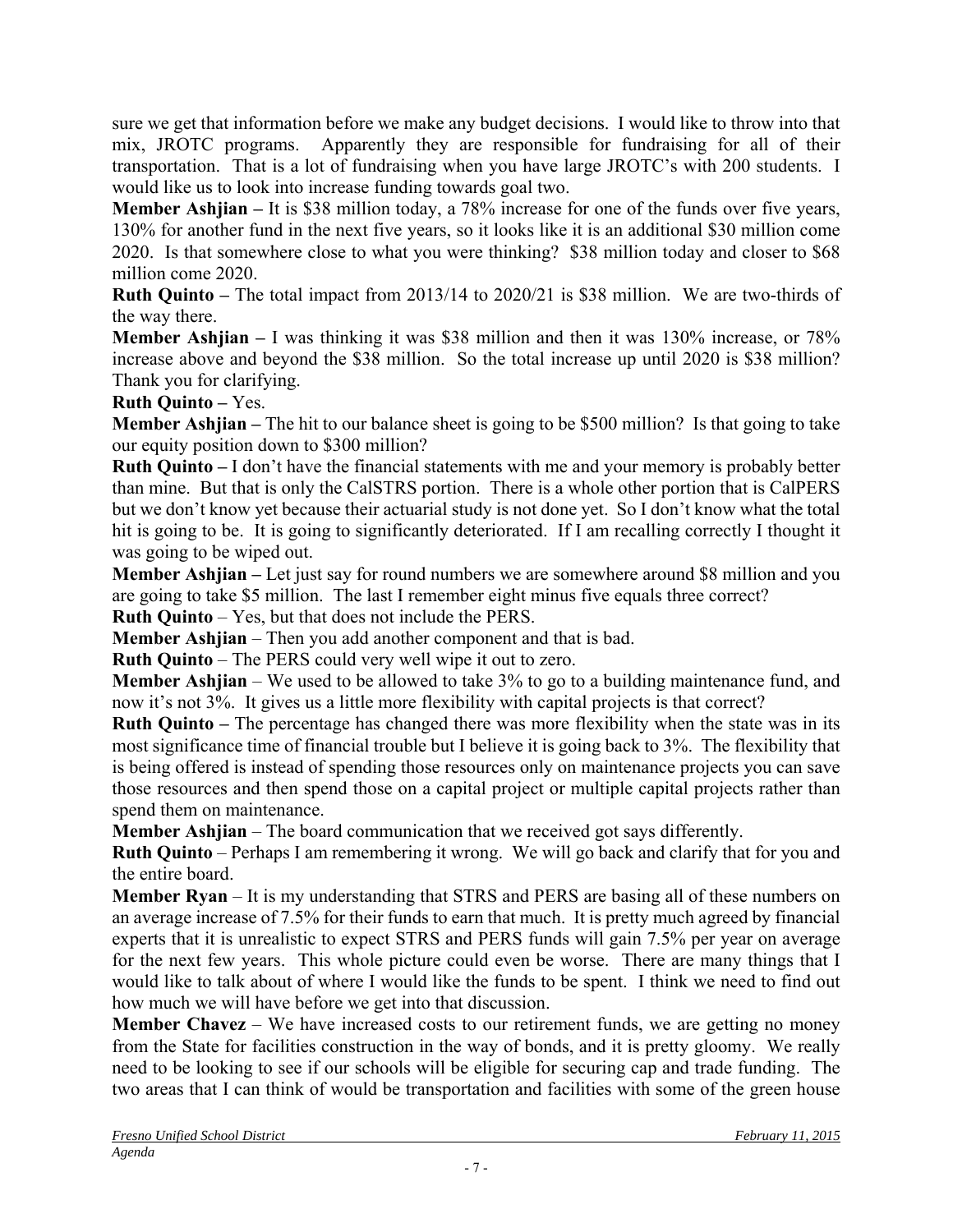funds that will be available. I have always said the Central Valley does not get its fair share of resources from the state I think this would be a great opportunity to improve our school bus systems and then seeing if we could secure some funding to make our older schools more energy efficient, which make the argument for reducing those green house and free up some of that money that we can later use to put into the classroom.

**Member De La Cerda** – How does Proposition 2 effect our bottom line? Can you bring that into focus especially with our credit rating?

**Ruth Quinto** – Proposition 2 was approved in the November election that would require, after a certain set of criteria have been met by the State, that the district spend down our reserve. That we only have a maximum reserve level in our reserve for economic uncertainty. That is in fact in conflict with board policy 3000, which gives us a more stable financial position and protects us against the state very volatile funding cycle. There are short term options for an exception to the need to spend that down we can make a request with the superintendent of county schools. We can also make deposits to our long term actuarial liabilities. However, what is the conflict is that not only does the Governor say on one hand we have the option for flexibility for capital projects with the option to spend it with maintenance money and he also wants to provide flexibility in reducing the threshold to pass a bond. Those options are not tenable when we don't have the financial stability or position on the market with our credit rating because we have just had to decimate our reserves. We were required to spend them down because of the agreement the Governor made with CTA to have to spend our reserves down. What is ironic, is that agreement that the Governor made with CTA was probably to spend the one-time money on CTA priorities such as salary schedule and class size reduction. I would strongly oppose a one-time spending on on-going expenditures. That in fact is what Proposition 2 would require.

**Member De La Cerda – Thank you.** I am hoping that those who are in the audience and those who are watching at home understand the potential impact that can occur fiscally and the challenges that we are going to be facing.

*A copy of the PowerPoint is available on the district website*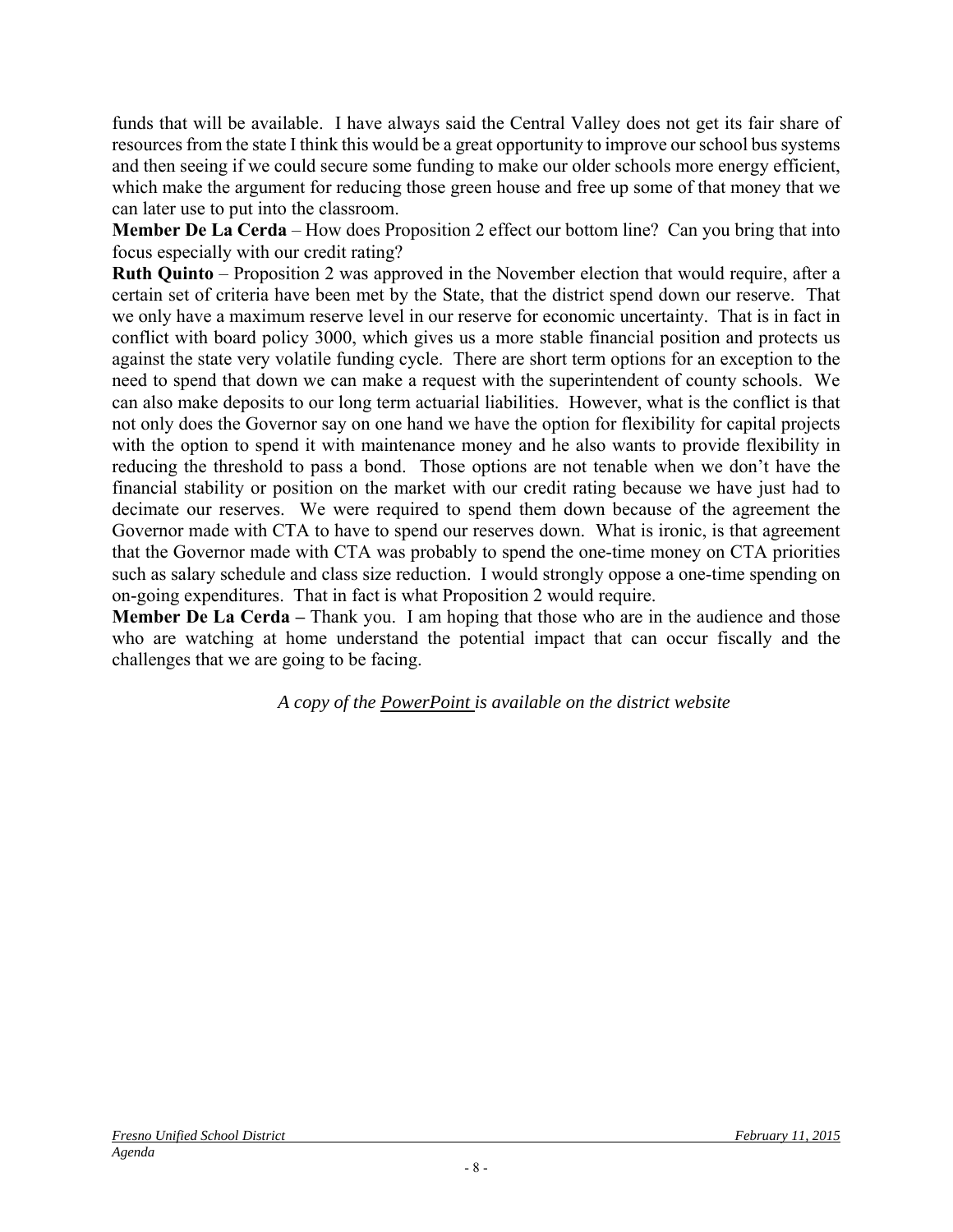# **6:30 P.M.**

# **B-11, PRESENT Response to Proposal for District Reorganization**

**PRESENTED** On February 11, 2015 information in response to the proposal for District reorganization. The proposal was provided to the Board with the December 10, 2014 Board of Education materials. Fiscal Impact: The proposal for reorganization does not discuss fiscal matters. Contact person: Ruth F. Quinto, telephone 457-6226.

# Education Code Requirements

- 1. Adequate pupils enrolled
- 2. Substantial community identity
- 3. Equitable division of property and facilities
- 4. Ability to continue to Educate students in an integrated environment and will not promote racial or ethnic discrimination or segregation
- 5. Insignificant costs to state
- 6. Will not significantly disrupt educational programs
- 7. Insignificant school facilities cost
- 8. Designed for purposes other than significantly increase property values
- 9. Sound fiscal management and not cause a substantial negative effect on fiscal status of the proposed district
- 10. Any other criteria board may prescribe

Presentation by Deputy Superintendent Ruth F. Quinto and Guest Speakers: Bob Blattner from Blattner & Associates and Christopher Skinnell from Nielsen Merksamer Parrinello Gross & Leoni

An opportunity was provided to hear questions/concerns from members of the Board and staff was available to respond.

**Member Mills –** We had a Student Advisory Board Meeting yesterday and they had some questions and concerns about this proposal. The students questioned whether or not there would still be the ability to transfer to the different schools and different programs within Fresno Unified. Splitting the district would have a significant impact on that but one of the students from Hoover asked whether or not anyone had looked at the percentages for LCFF funding. Would it remain the same after this split or whether or not that would impact the overall funding? This district does with its current percentages of English Learners, poverty and foster youth we get supplemental and concentration grant money. Has that been looked at?

**Christopher Skinnell** – Most evidently there will be impacts but as I have said we have not taken time to go through and have a comprehensive analysis of those sort of questions. In our view, the proposal is not complete enough to permit evaluation of some of these things and even respect to the other issues.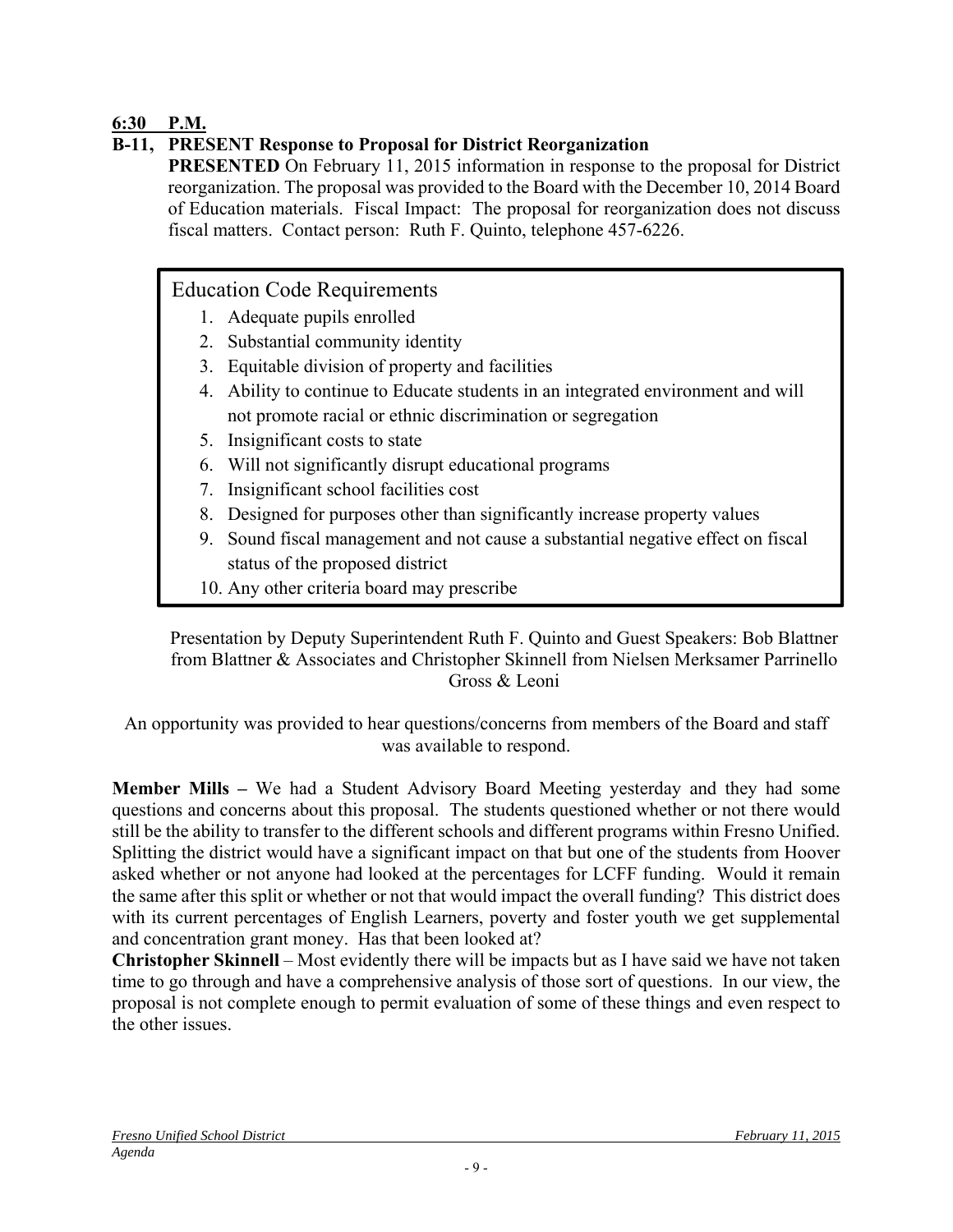**Bob Blattner** – The report did predate the LCFF but in a cursory analysis of what would happen if the district were to split. Yes, there would be a district who would get more than the other new district. There would be significant fiscal impacts, but again they did not address number nine and had they addressed number nine, the LCFF was not in place when they were working at this.

**Member Mills –** If I remember correctly in the proposal they had classified Roosevelt, Fresno High and Edison together in a district that was to have a new name. We represent the areas that founded Fresno Unified which struck me a little bit odd. Thank you for explaining the process because I am getting questions on that and had you not started with that I would have asked that question. Thank you.

**Member Davis –** I spoke to a couple of the kids after our meeting yesterday and they were wondering about their younger brothers and sisters. What if they wanted to go to different schools? We do have magnet schools in our elementary and middle school areas. When the proposal came we didn't have pure feeder schools in this district. Now all of our schools are in line to a specific high school.

**Christopher Skinnell –** With respect to the magnet schools it would be an issue. The analysis is not complete and is wrong and would have an impact.

**Member Davis** – And regarding the taxes?

**Christopher Skinnell** – That has not been addressed by the proposal.

**Member Davis** – Would the significant building redoing at one school? We are going to spend \$35 million at one school.

**Christopher Skinnell** – There is no discussion in the report of how that liability would be divided among the district. There would have to be a way to make that work.

**Tony Pings** – Our report was actually not provided, so you have been responding to a report that has not been presented in accordance with normal CDE requirements. You have identified some things that are very important to us. You were told that the financial component was not there yet. What I have heard tonight is primarily a presentation of why you don't want to do this. What I want to say is that our goal is to bring this forward for the voters to decide. If you are against it I understand but I think the more important thing is get the issues in the public. I want to go over the overall process and remind you this is a stepping stone. We want to do the first step and then go on to the next, and that will include the financial components. Every one of those questions are important. You also brought up some data issues. The data that you are questioning came from the district. You kept referring to the 2006 report. This process that we have before us right now actually started some time ago. We worked together and looked at things and we worked with the CDE to find out what works and what does not work. I spent fourteen months working directly with Dr. Mejas and he was the number one person who advised me and helped us as we went through this process. I also wanted to show you that it is the 1998 report that deals with Fresno Unified that you should be considering not the 2006 report. What you heard today was generally correct but what you didn't realize is the interest of that was from the earlier report. We came up with a community driven process and that is in code. I'll remind you a community driven process you can literally take an item to them which says split the district and nothing is going to happen but the community does not quite the same standards. It is realized that these things will be filled in as we go forward. It is our intent to bring them all forward as we go into this. We developed collectively a pure process, this has been developed with no outside input. This was intended to be a process that is devoid of any political input.

**Mark Arax** – Tony asked me to speak as to why I am passionate about the citizens of Fresno having the opportunity to vote on whether we should reorganize Fresno Unified into two smaller,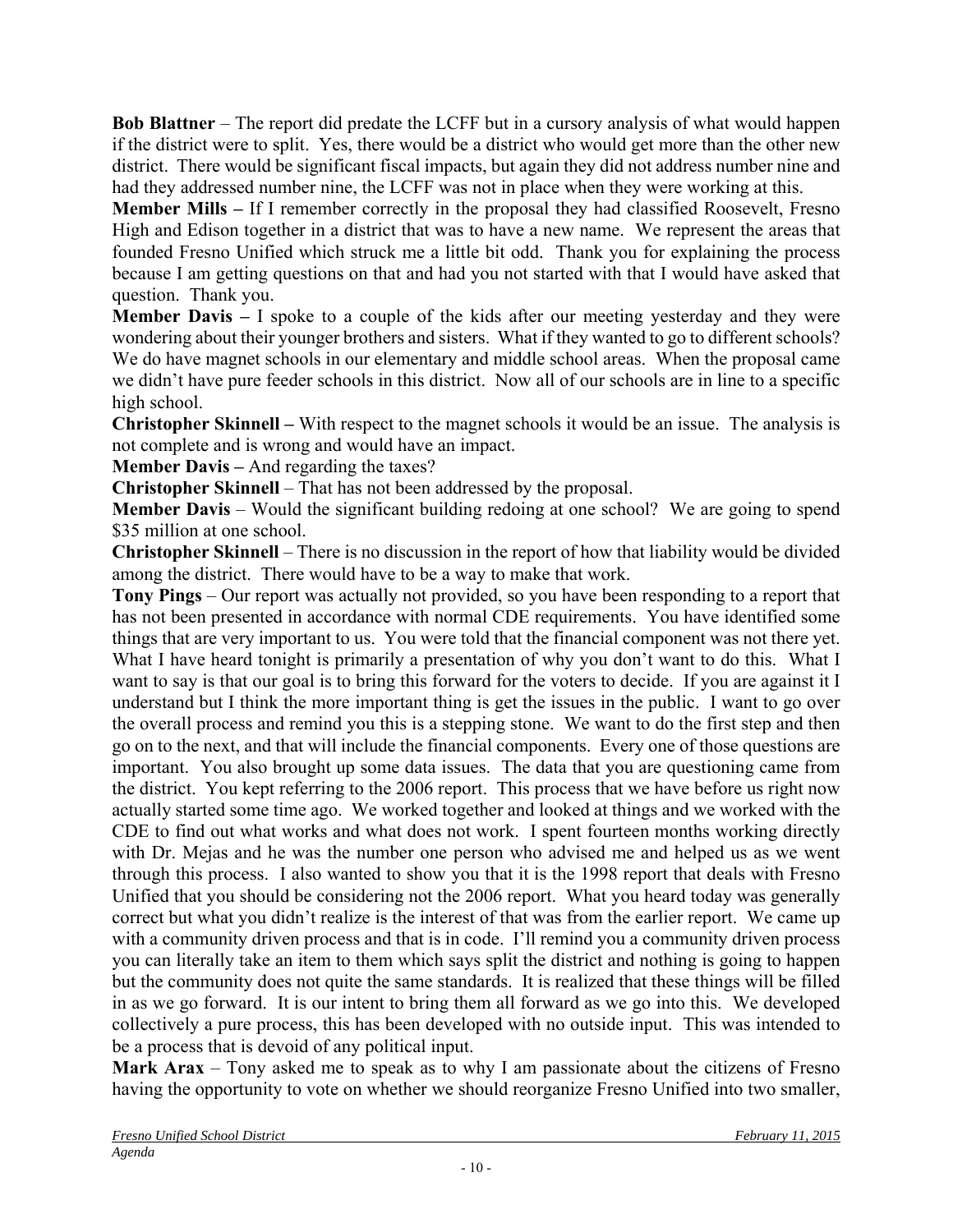leaner, more nimble school districts. One answer is Democracy. Why shouldn't people be engaged about a vote on this? We voted on the future of garbage service, certainly this would seem like a compelling issue to allow voters to engage and vote on. We have issues in this city that speak to how profoundly broken we are. If you look at varies studies with exception of one town on the boarder of Texas and Mexico. We have the worse concentrated poverty in America. With the exception of that same town, we have the lowest education employability of our potential workforce. We have more gang members per capita than any city in America. There are a lot of reasons for that, one is the family institution, two we can look at an economic structure that reaches deeper into the rural heart of Mexico to pull out its workforce, but three we have to look at this school district. There is no reason why we should not be looking at this school district to explain some of that failure. I have to take issue with the first attorney. If you look at the achievement gap between white students and students of color in Fresno Unified it is as wide if not wider than it was ten years ago. We have not made any progress. If you look you will see we continue to receive "F's" and "D's" from outside experts studying the achievement gap. We have failed that gap. We have thousands of students dropping out of the school district into a life of drugs, crime and gangs and we have thousands of students who have moved in search of a better education to Clovis. The whole sprawl of Fresno says something about people voting with their feet to leave this school district. We have some compelling and profound things to look at. Go to the website reformfresno.com and you will see data showing that smaller school districts do a much better job in communities with high poverty. Google small school districts and you will see the case being made time and again in studies. We should be talking about this issue. There is no reason why the community should not get a chance to vote on it.

**Member Ryan** – There is no evidence that I have seen that shows that two districts of 37-38 thousand students do any better than a district of 75 thousand. The evidence that Mr. Arax is talking about I believe is probably districts that are two thousand to ten thousand but that is not what they are proposing. So let's study what they are proposing. Two districts of 37-38 thousand. **Bob Blattner** – The LAO said there may be some evidence that smaller schools districts between two thousand and six thousand do perform better. The second thing they said about the two thousand to six thousand is that they think that much of the impact to the improvement in such a small school district actually has to do with smaller site sizes that generally come with a district of that size. The improvement is on the site size not the district size.

**Member Ryan** – So we are talking about 200-300 students in a school vs. 700-800 students?

**Bob Blattner** – It did not mention an actual number but smaller site sizes maybe the cause of the improvement.

**Member Ryan** – Long Beach is larger than we are, they are 80-90 thousand. There is a district that has been winning awards. They were in pretty bad shape 20 years ago and they turned themselves around. It took about ten years which is just about where we are in Fresno Unified.

**Bob Blattner** – In the Map Study they also do talk about the large districts such as Long Beach with whom you are working closely. The Map Study did not say that being a large district was a problem at all.

**Member Ryan** – Over the last ten years we have done quite a bit in fact it is often referred to, Fresno Unified, as a big ship that we found ten years ago going in the wrong direction, hung up on the rocks and we had to take that ship off the rocks, turn it around. As we were fixing the ship, turning it around, getting it off the rocks and in the right direction, we had folks on the outside taking pot shots at us from row boats some of them with cannons from the side some from the inside. Through it all we've done a good job. We've moved this district, kids are doing better.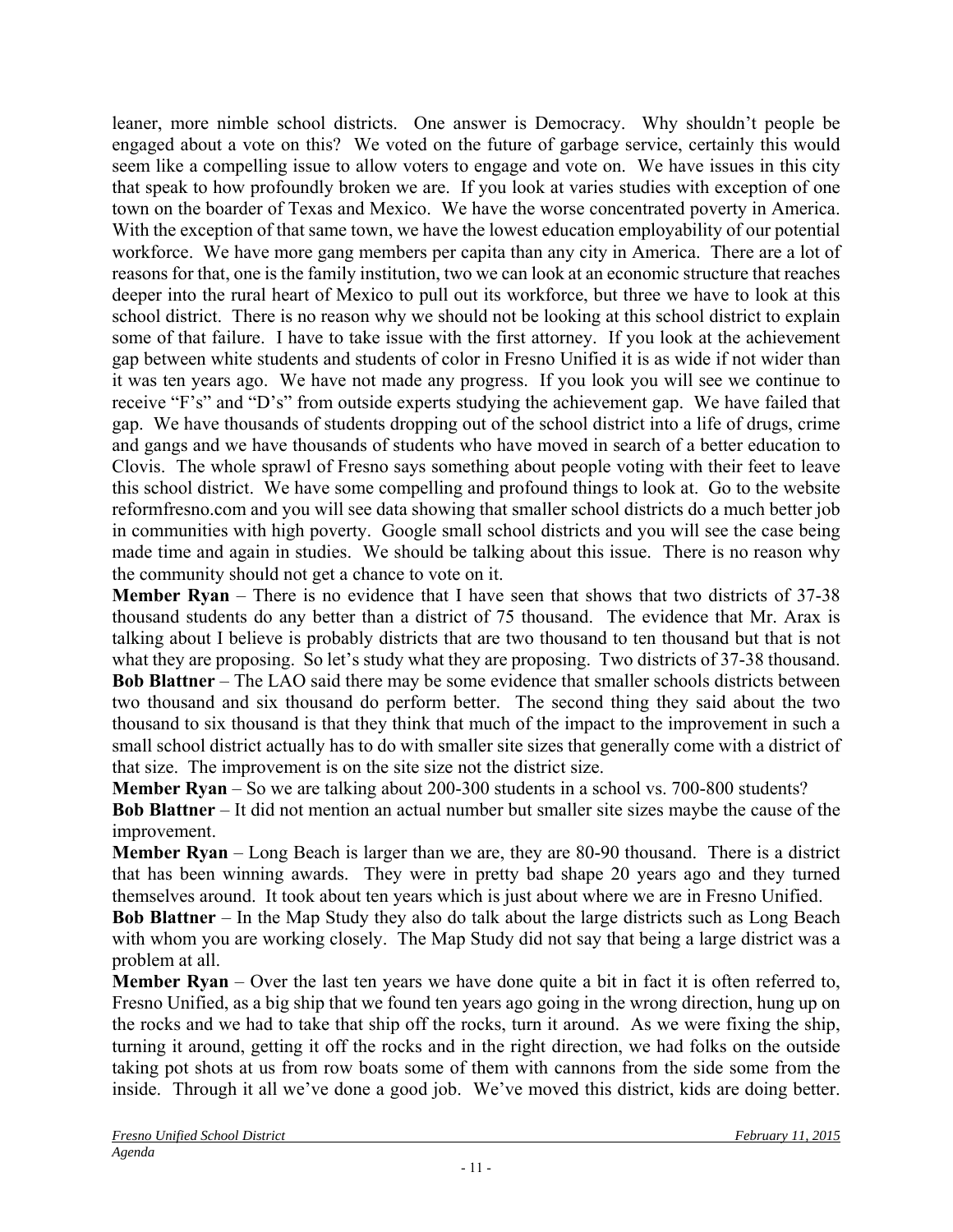This to me is just a distraction and it certainly is not going to be helpful as we discussed in the beginning. There is actually no evidence that two districts of 37-38 thousand would do any better. As far as I am concerned we don't need to look any further.

**Member Johnson** – I appreciate all this information that we received from the presenters. I come from a different stance in all of this. When you use migrant kids and workers etc. and when you use look at people of color and etc. and when you take a community not necessarily progressive you have a tendency to convey to students that they are not going to do to well. I was reading an article and one of the things we have a tendency to do, we try to promote our kids to look at athletics as a way to get out of things. When you look at the NFL as an example or the NBA you are talking about some two thousand people who participate in that. They make x number of dollars for a short period of time. When you look at children who are in the poverty area they think about kicking a ball a soccer ball, bouncing a basketball or running with a football without putting that same amount of effort in their academics. We need to look at this in an honest way and think about a progressive way. How do we address the issues that we have in Fresno Unified? I think we are headed in the right direction here in Fresno Unified. We should be meshing the academics with the athletics. We have a broader problem let's not just focus in on one small thing let's focus on all of our attitudes and how we perceive people

**Member De La Cerda** – I did read the report when it first came out. Some of which you presented today I found very interesting. I have not found any conclusive evidence to reduce class size. They are talking about class sizes of 13 to 17. Considering with what we have been addressed with today, with the finances considering what would happen with the division of the two districts, those sizes are not realistic. I don't see a benefit to the division of the district. I do thank you for what you offered to help us at this time.

**Ruth Quinto** – Just for the record I wanted clarify that Mr. Blattner is not an attorney he is a consultant.

*A copy of the PowerPoint is available on the district website*

# **C. RECEIVE INFORMATION & REPORTS**

There are no items for this portion of the agenda.

# **BOARD/SUPERINTENDENT COMMUNICATIONS**

**Member Ashjian** – I would like to thank this board for two things that they have done. One, Fresno Unified bused 1,000 kids on a non-school day so that they could listen to Chris Herren tell his story about the dangers of drugs. Secondly, the board approved 55,000 dollars in the kNOw More Program, which directly deals with the Marjaree Mason Center and domestic violence and how it relates to teens in their ability to deal with relationships. I am extremely appreciative and thank you.

**Member Davis** – I to would like thank Superintendent for providing the buses for our students to attend the Chris Herren speaking engagement. I am still hearing about it from teachers and coaches. Also Mr. Hanson you failed to mention that the 900 well behaved students at Kings Canyon Middle School were treated to a carnival. I really proud of the teachers and their hard work.